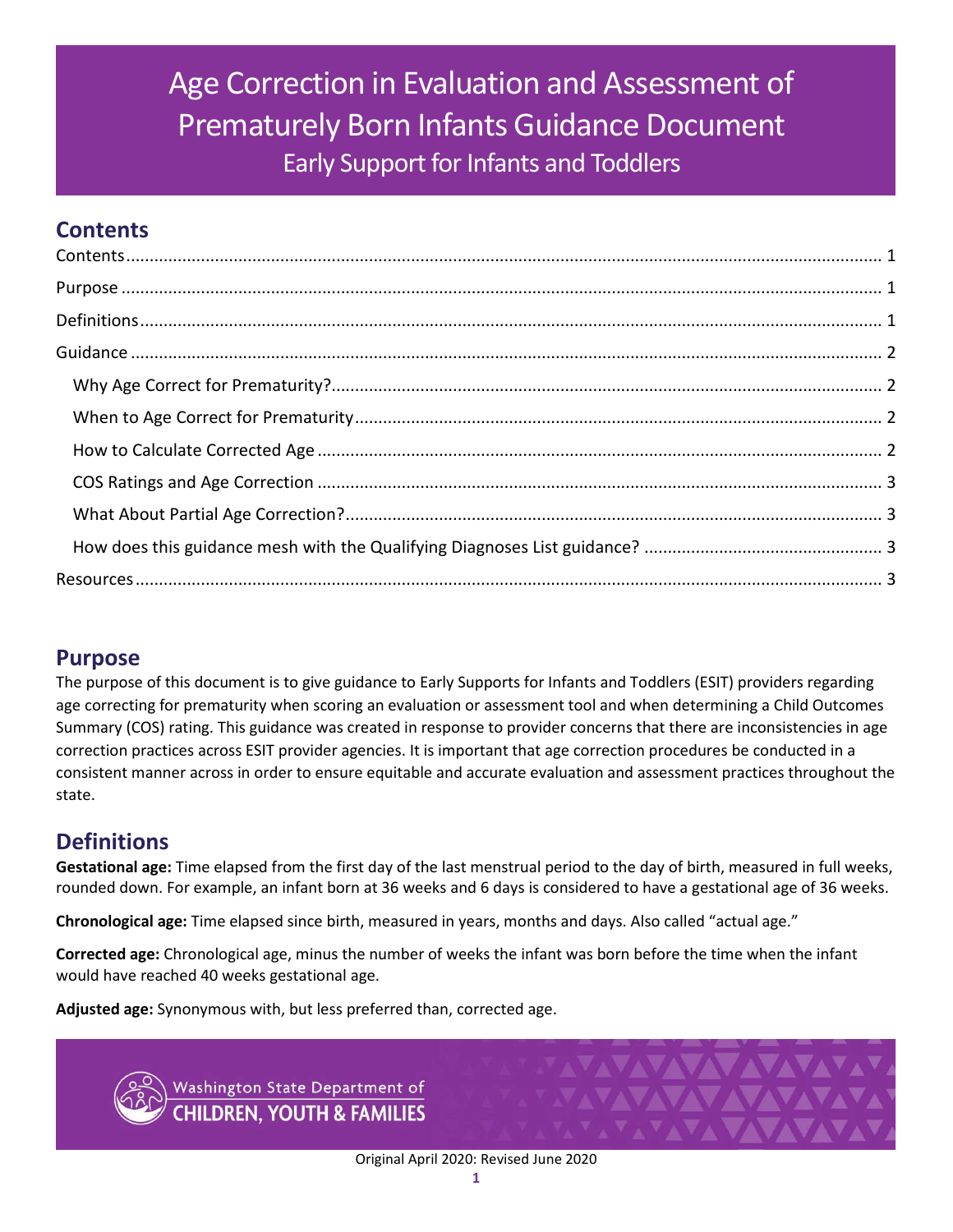**Premature birth:** Birth at less than 37 weeks gestational age.

**Term birth:** Birth at equal to or more than 37 weeks gestational age.

## <span id="page-1-0"></span>**Guidance**

## <span id="page-1-1"></span>**Why Age Correct for Prematurity?**

Based on a review of current literature, age correction allows for more accurate evaluation and functional assessment of infants born prematurely by comparing them with other infants of the same *developmental age*, rather than with infants of the same *chronological age*. This is important because the developmental age of premature infants is younger than the developmental age of their same chronological age peers. The brain, body and neurologic systems of a prematurely born infant have not developed to the same degree as those of an infant born at full term. Therefore, developmental comparison of a prematurely born infant to same-chronological age peers, may not be a valid comparison. See the Resources section of this document for some helpful sources.

## <span id="page-1-2"></span>**When to Age Correct for Prematurity**

When an evaluation or assessment tool's manual gives age correction instructions, follow those instructions. If the tool instructs users *not* correct for prematurity, consider choosing a tool that allows for age correction.

#### What if the tool instructs to correct for prematurity but doesn't give specifics?

If the tool's instructions do not address age correction, or if the instructions are incomplete or non-specific, follow the below guidance.

#### What if the tool does not mention whether or not to correct?

If the tool does not mention age correction, correct for age when determining the items administered and the norms used to determine delay.

#### How premature does an infant need to be to qualify for age correction?

Age correct for an infant born at less than 37 weeks gestational age.

#### At what chronological age does age correction stop?

Once a child reaches 24 months chronological age, do not correct for prematurity. This is in alignment with recommendations by the American Academy of Pediatrics.

### <span id="page-1-3"></span>**How to Calculate Corrected Age**

Subtract the number of weeks premature from the current chronological age:

- Current Chronological Age (40 weeks Gestational Age at birth) = Corrected Age
	- o Example: 16-month old toddler who was born at 28 weeks gestation. 16 months Chronological Age – (40 weeks - 28 weeks Gestational Age at birth) = Corrected Age 16 months – 3 months = 13 months Corrected Age



Washington State Department of **CHILDREN. YOUTH & FAMILIES** 

Original April 2020: Revised June 2020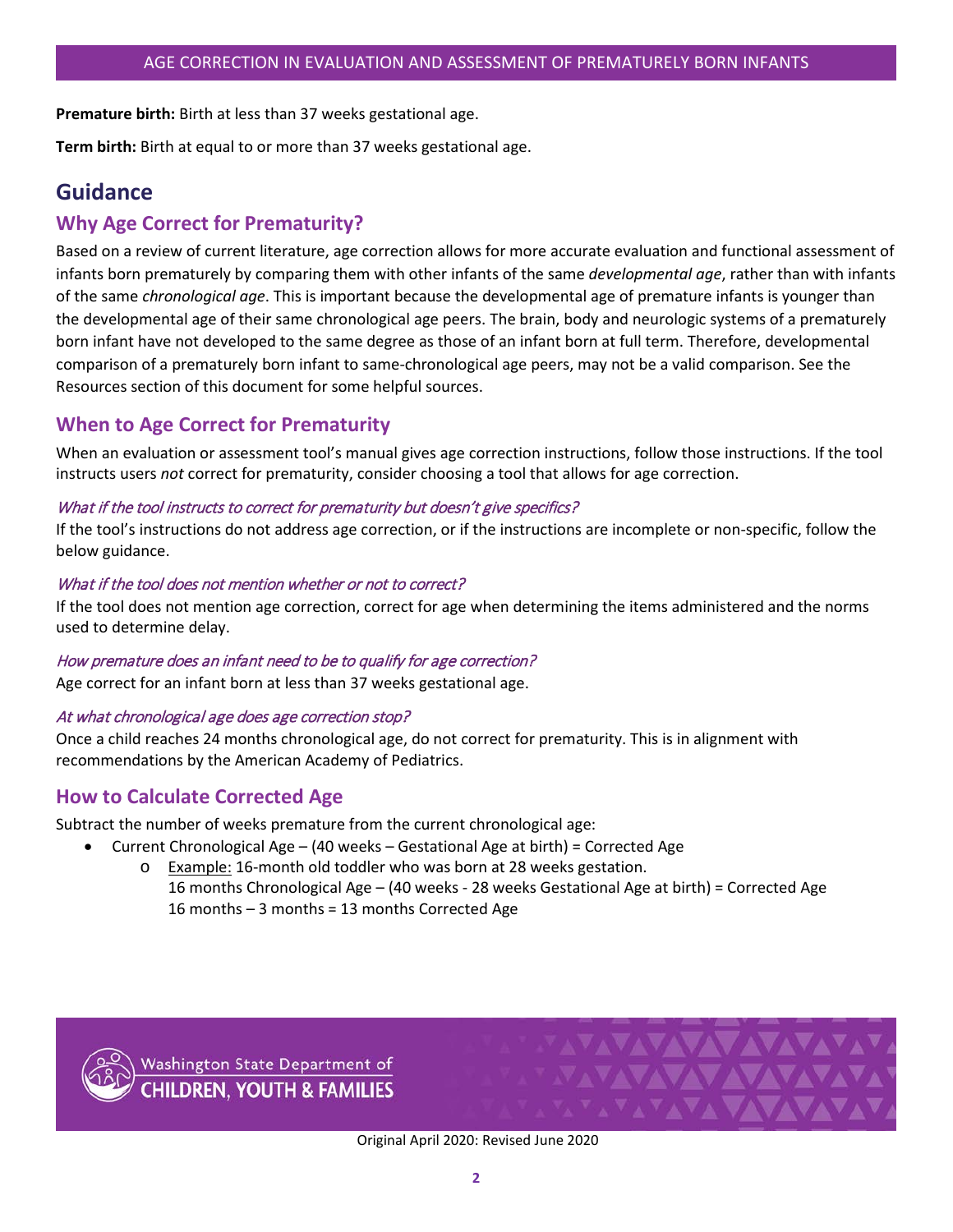### <span id="page-2-0"></span>**COS Ratings and Age Correction**

Use the developmental expectations for the child's chronological age, not the corrected age, when selecting a COS rating and COS descriptor statement. Using children's chronological ages at entry and exit will better capture the full range of developmental progress during the time the child was enrolled in early intervention services.

## <span id="page-2-1"></span>**What About Partial Age Correction?**

Partial age correction approaches vary the level and duration of age correction based on the degree of prematurity or the developmental domain being assessed. Unless instructed to do so by a specific evaluation or assessment tool, do not use partial age correction procedures.

### <span id="page-2-2"></span>**How does this guidance mesh with the Qualifying Diagnoses List guidance?**

Currently, all infants born less than 37 weeks gestation are automatically eligible for ESIT enrollment and are not required to participate in an eligibility evaluation. The use of age correction may increase the numbers of premature children who do not demonstrate developmental delays during functional child assessment. In these situations, refer to the [Qualifying Diagnosis List Guidance Document](https://www.dcyf.wa.gov/sites/default/files/pdf/esit/QualifyingDiagnosisList-Guide.pdf) section titled, *What if parents are seeking services because their child has a Qualifying Diagnosis, but the child does not demonstrate any obvious delays?*

## <span id="page-2-3"></span>**Resources**

American Academy of Pediatrics and American College of Obstetricians and Gynecologists. (2002). *Guidelines for Perinatal Care*. 5th ed. Washington, DC: American College of Obstetricians and Gynecologists.

American Academy of Pediatrics Committee on the Fetus and Newborn (2004)[. Policy Statement: Age Terminology](https://pediatrics.aappublications.org/content/114/5/1362.long)  During the [Perinatal Period.](https://pediatrics.aappublications.org/content/114/5/1362.long) *Pediatrics*, 114(5), 1362–1364. Reaffirmed July 2014. [https://doi.org/10.1542/peds.2004-1915.](https://doi.org/10.1542/peds.2004-1915)

Aylward, G. (2020). Is It Correct to Correct for Prematurity? Theoretic Analysis of the Bayley-4 Normative Data. *Journal of Developmental & Behavioral Pediatrics*, [41\(2\),](https://journals.lww.com/jrnldbp/pages/currenttoc.aspx) 128-133.

Bernbaum, J.C., Campbell, D.E., & Imaizumi, S.O. (2009). Follow-up care of the graduate from the neonatal intensive care unit. In T. McInerny (Ed.), *American Academy of Pediatrics Textbook of Pediatric Care* (pp. 867–882). Elk Grove Village, IL: American Academy of Pediatrics.

Child Outcomes Summary Decision Tree. See ESIT Website.

COS Module 5: Understanding Age-Expected Child Development, Trajectories and Progress. See ESIT Website.

D'Agostino, J. (2010). An Evidentiary Review Regarding the Use of Chronological and Adjusted Age in the Assessment of Preterm Infants. *Journal for Specialists in Pediatric Nursing*, 15(1), 26-32. **<https://doi.org/10.1111/j.1744-6155.2009.00215.x>**



Washington State Department of<br>CHILDREN, YOUTH & FAMILIES

Original April 2020: Revised June 2020

VAVAVAVAVAVAV